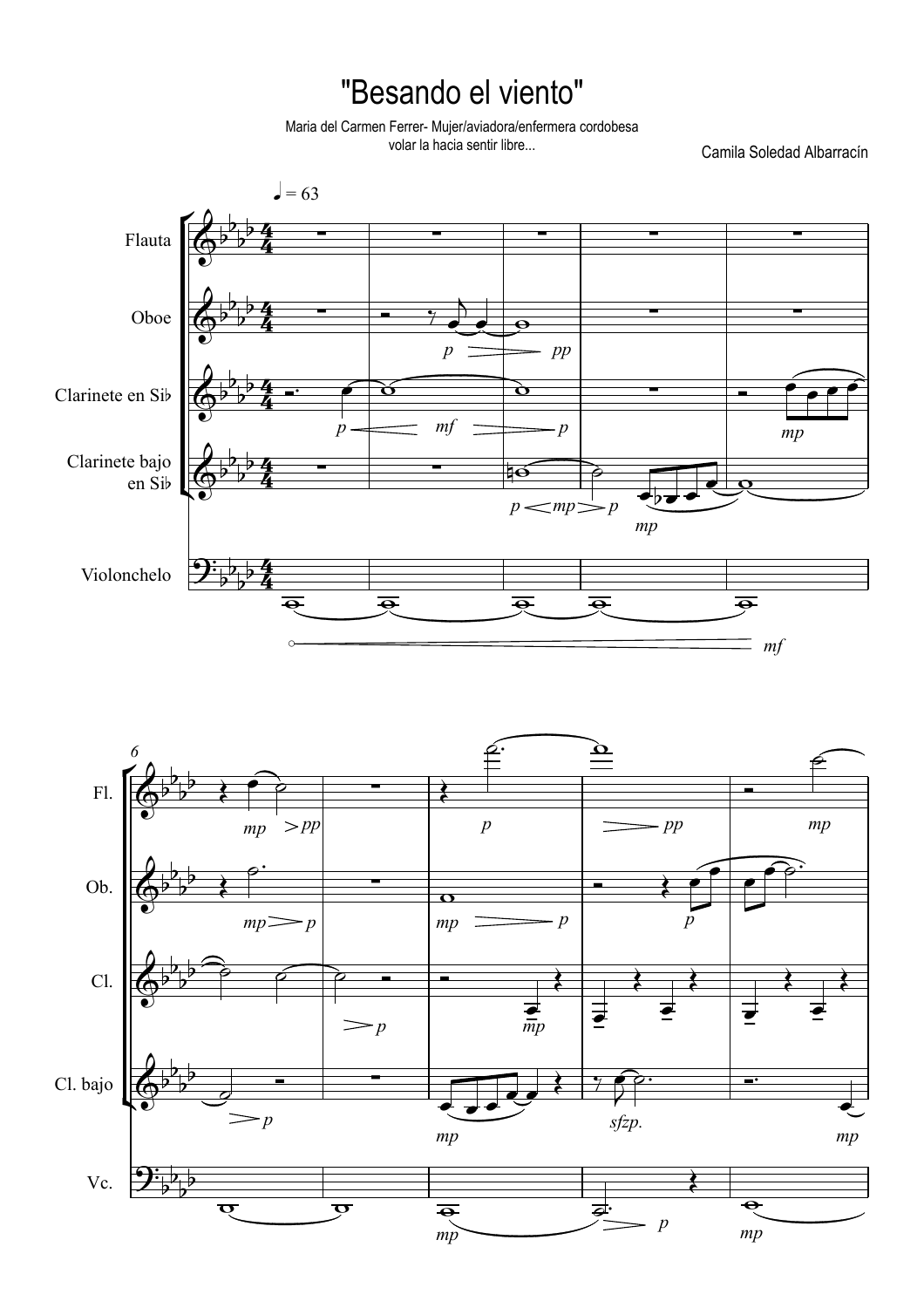



2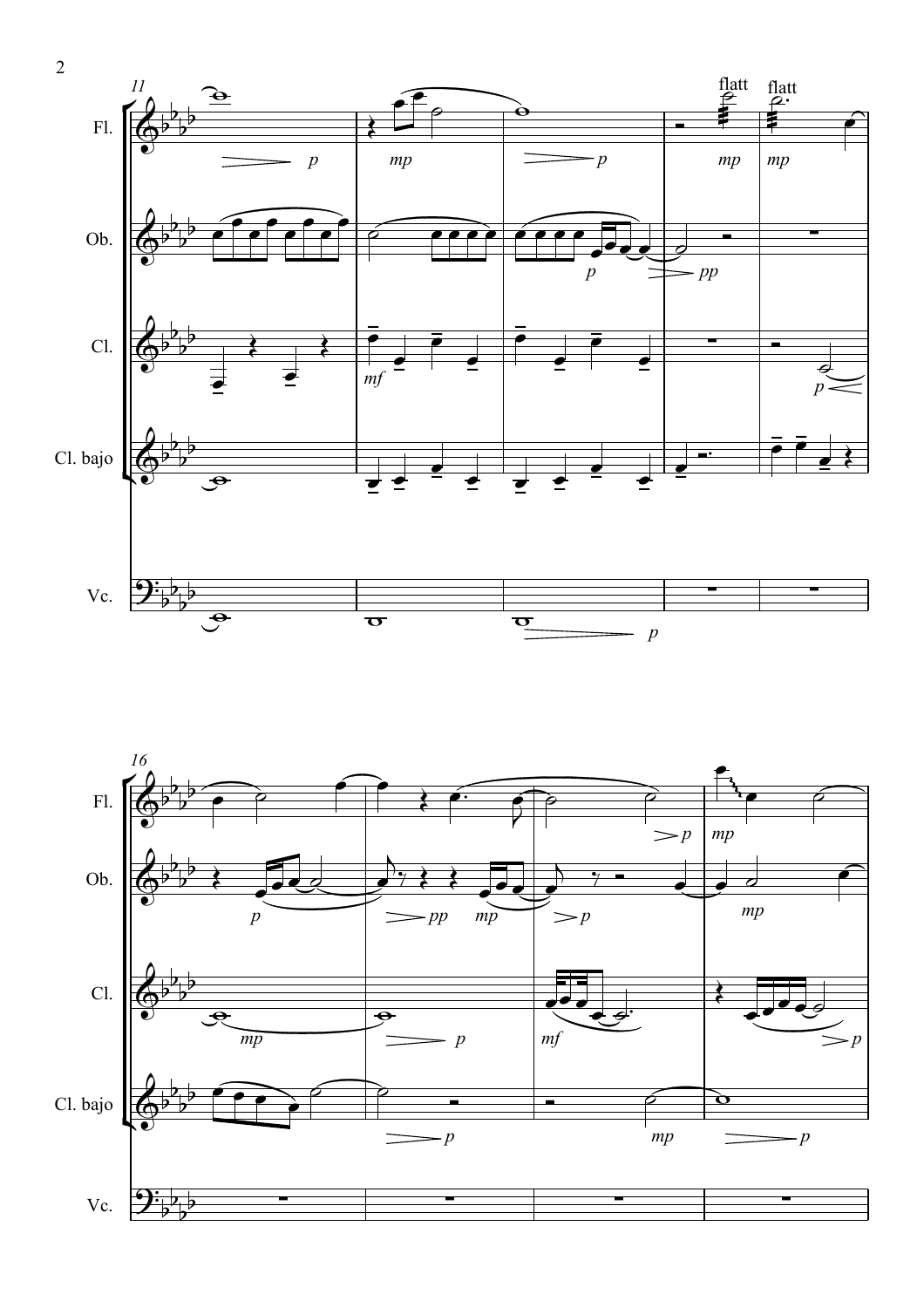

*mp expresivx*

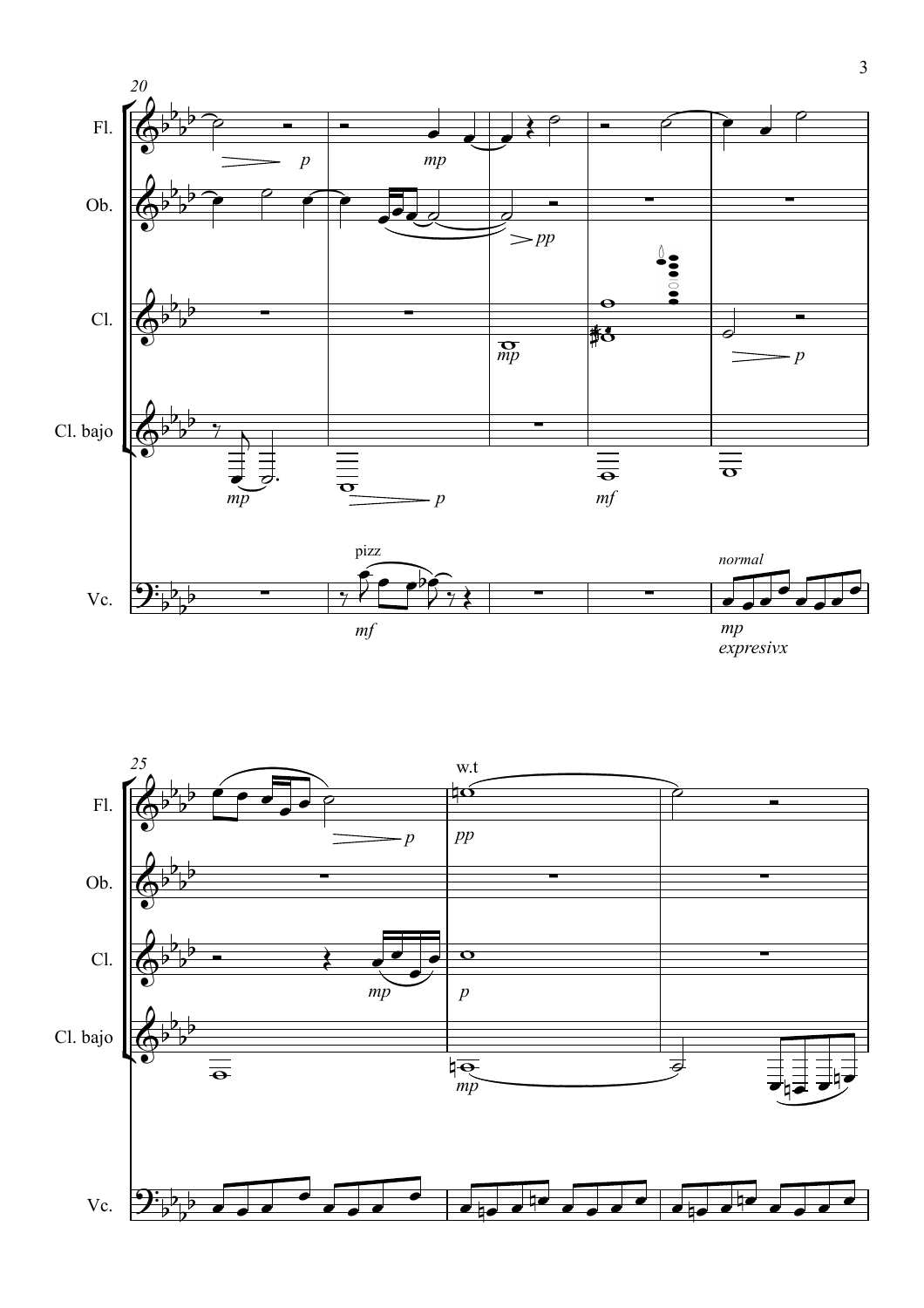

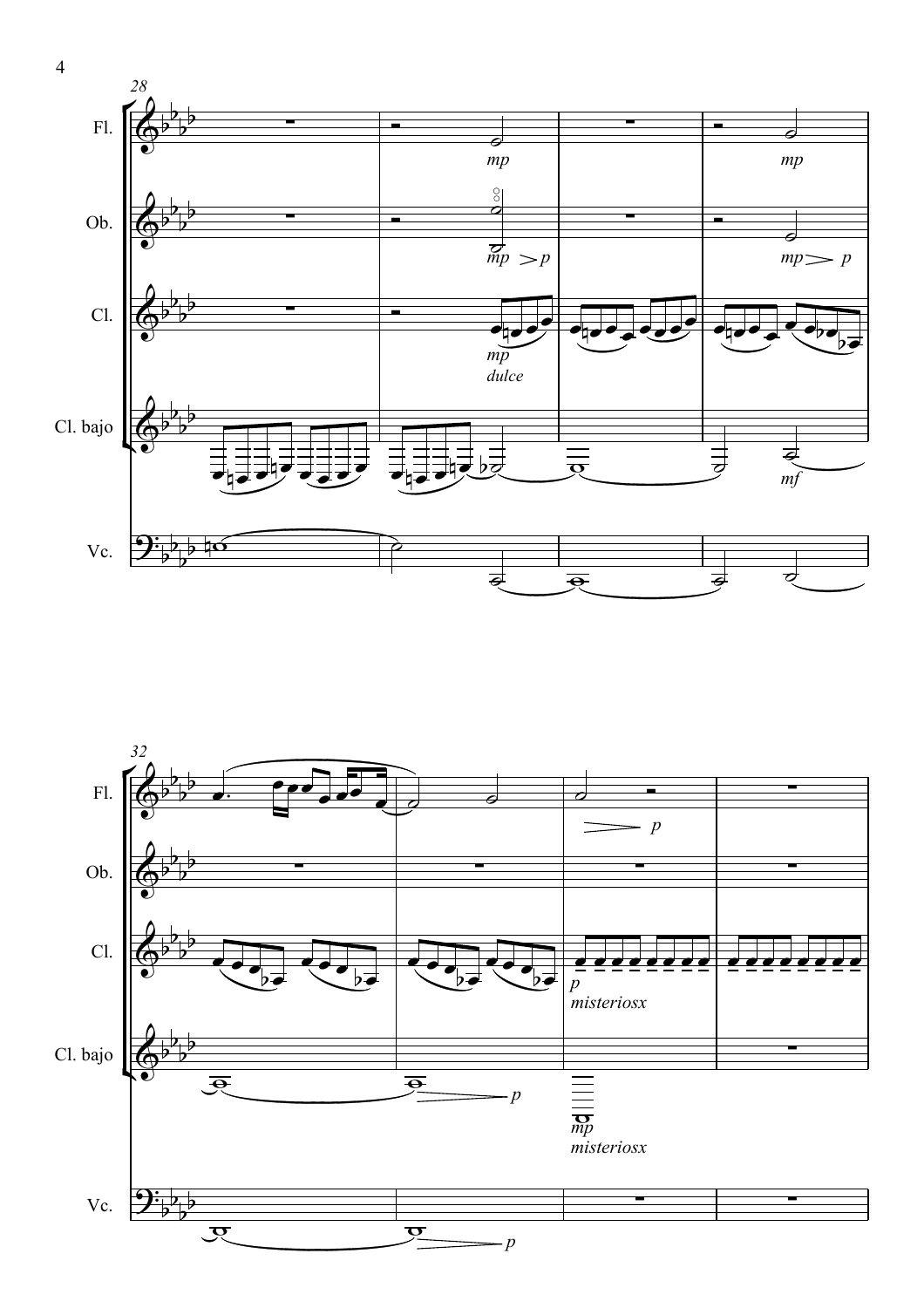

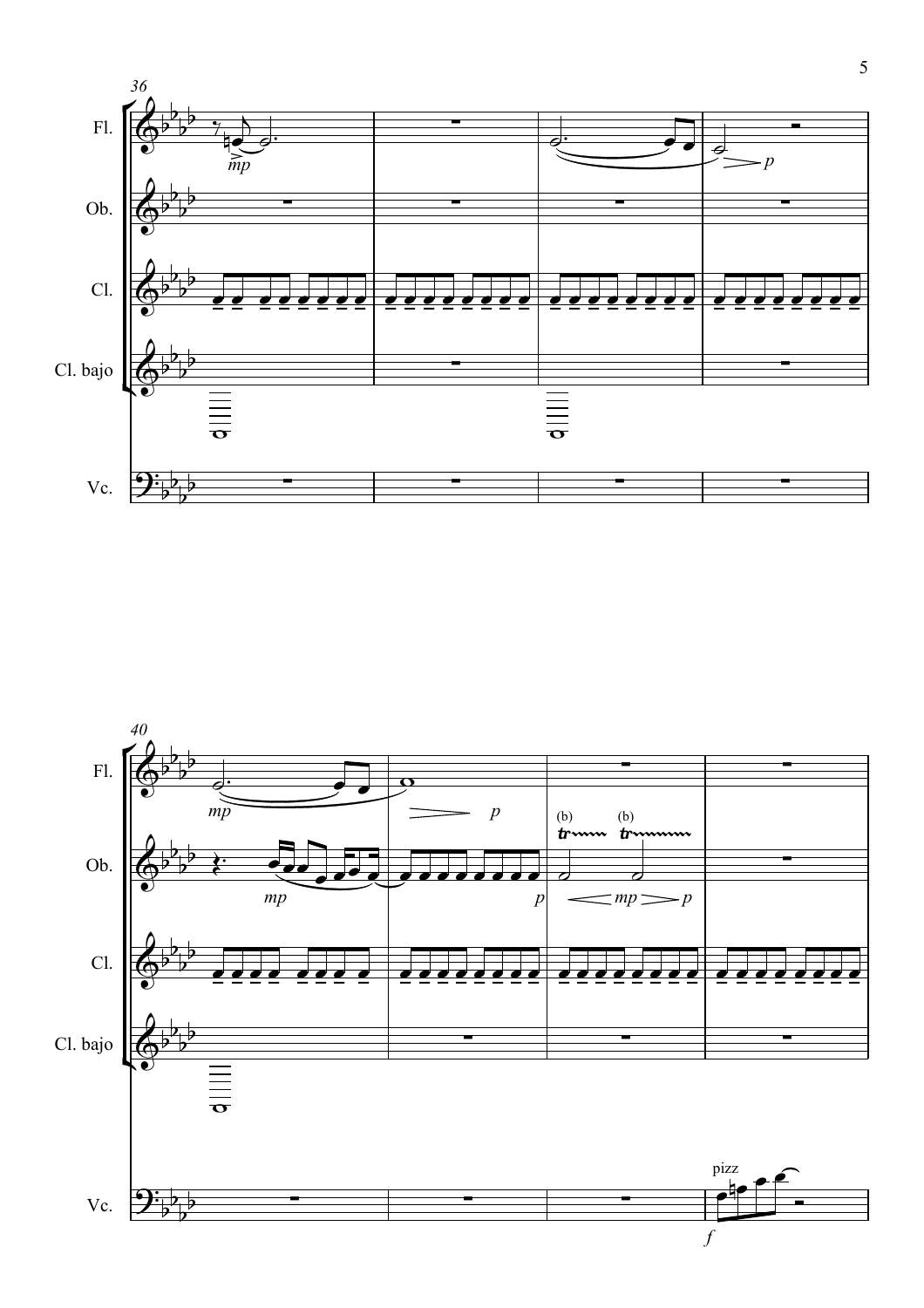



6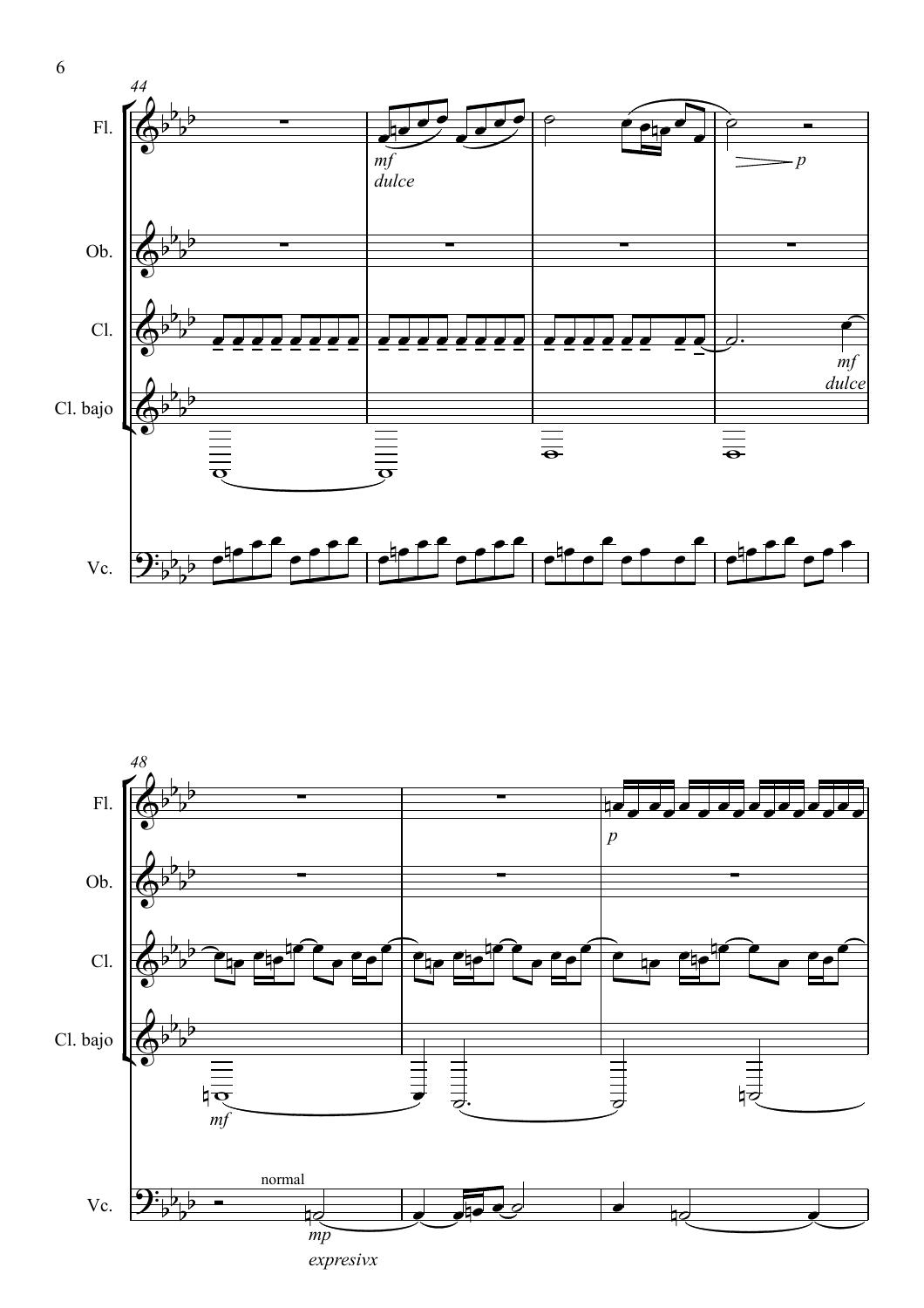

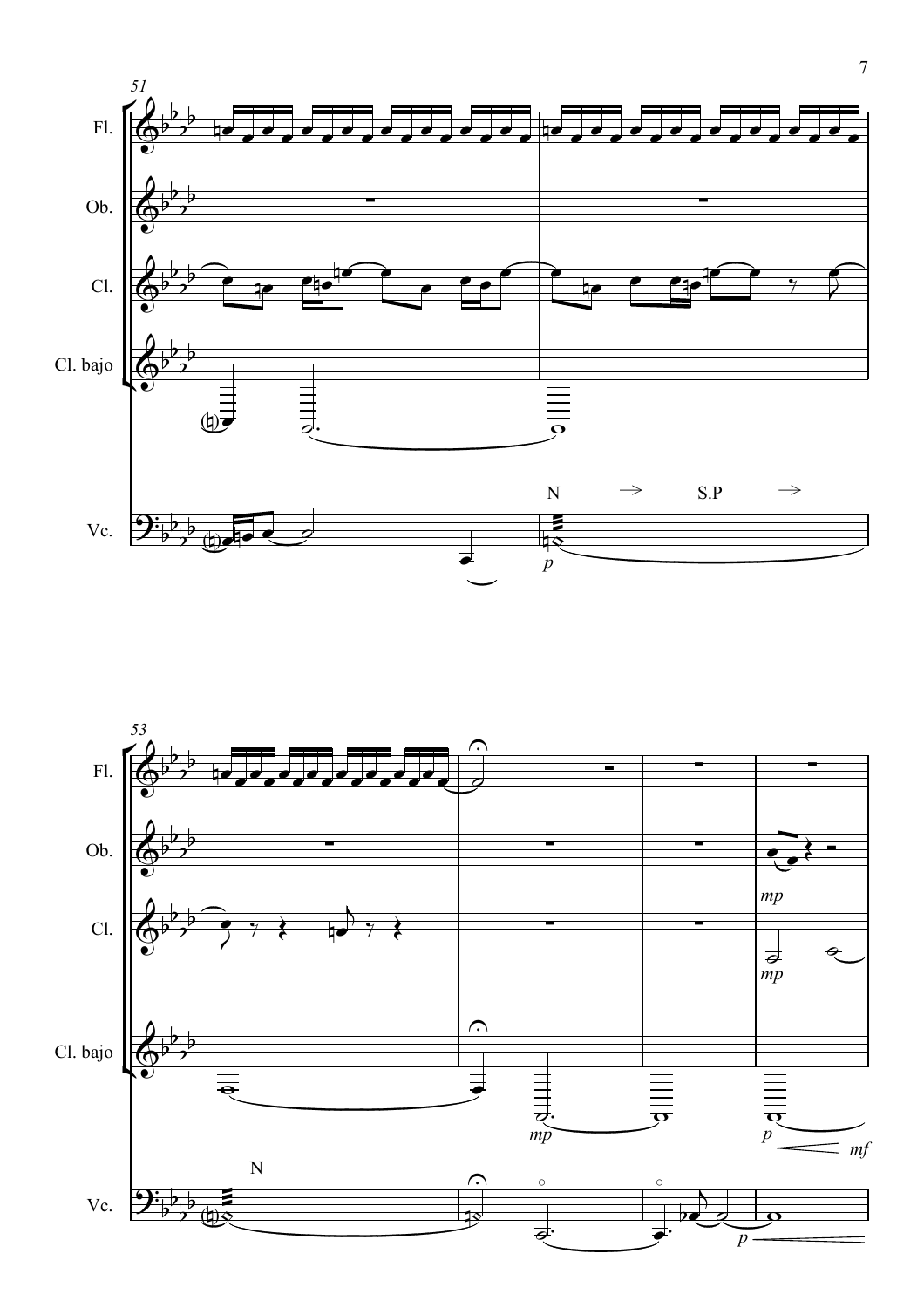



8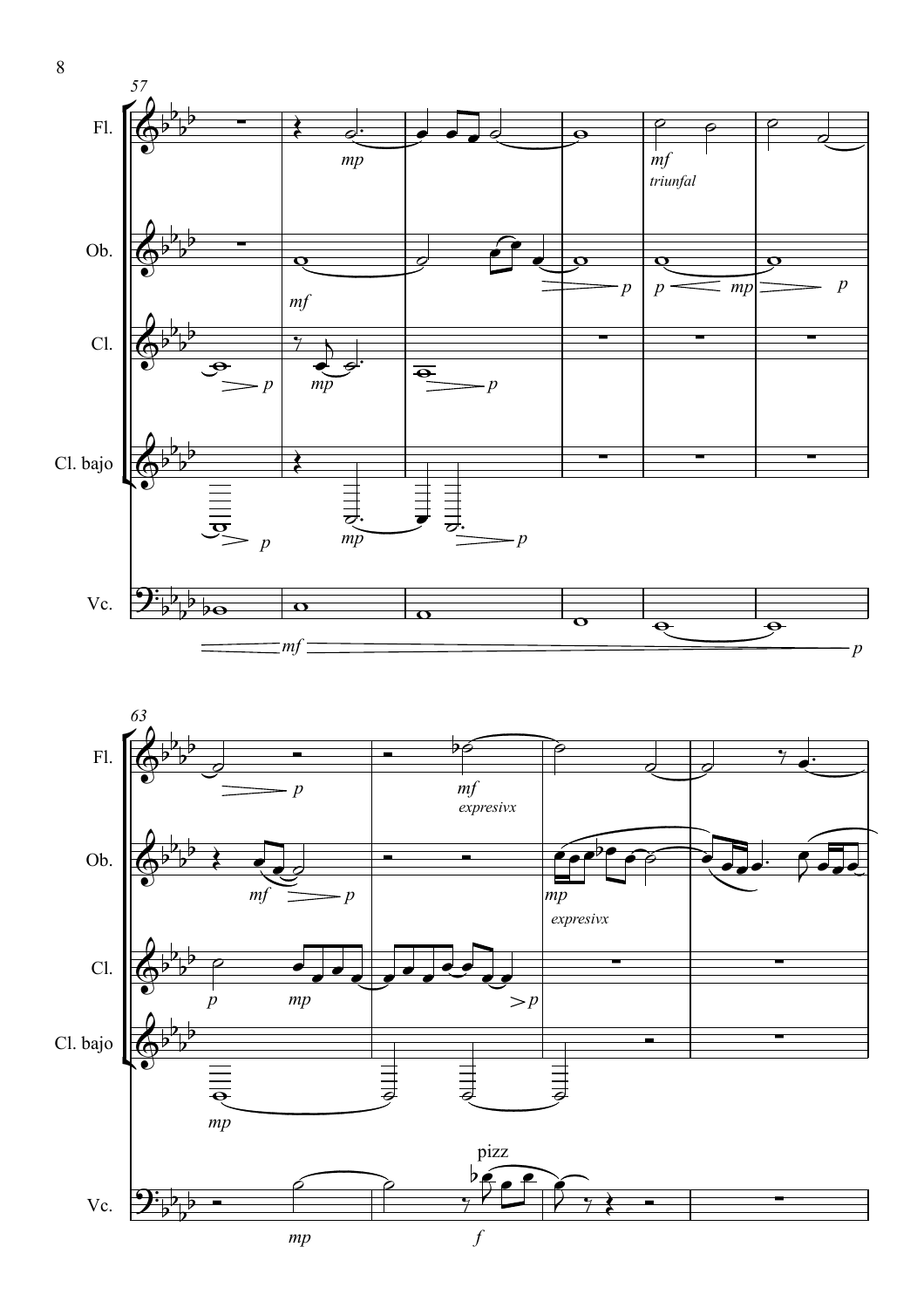

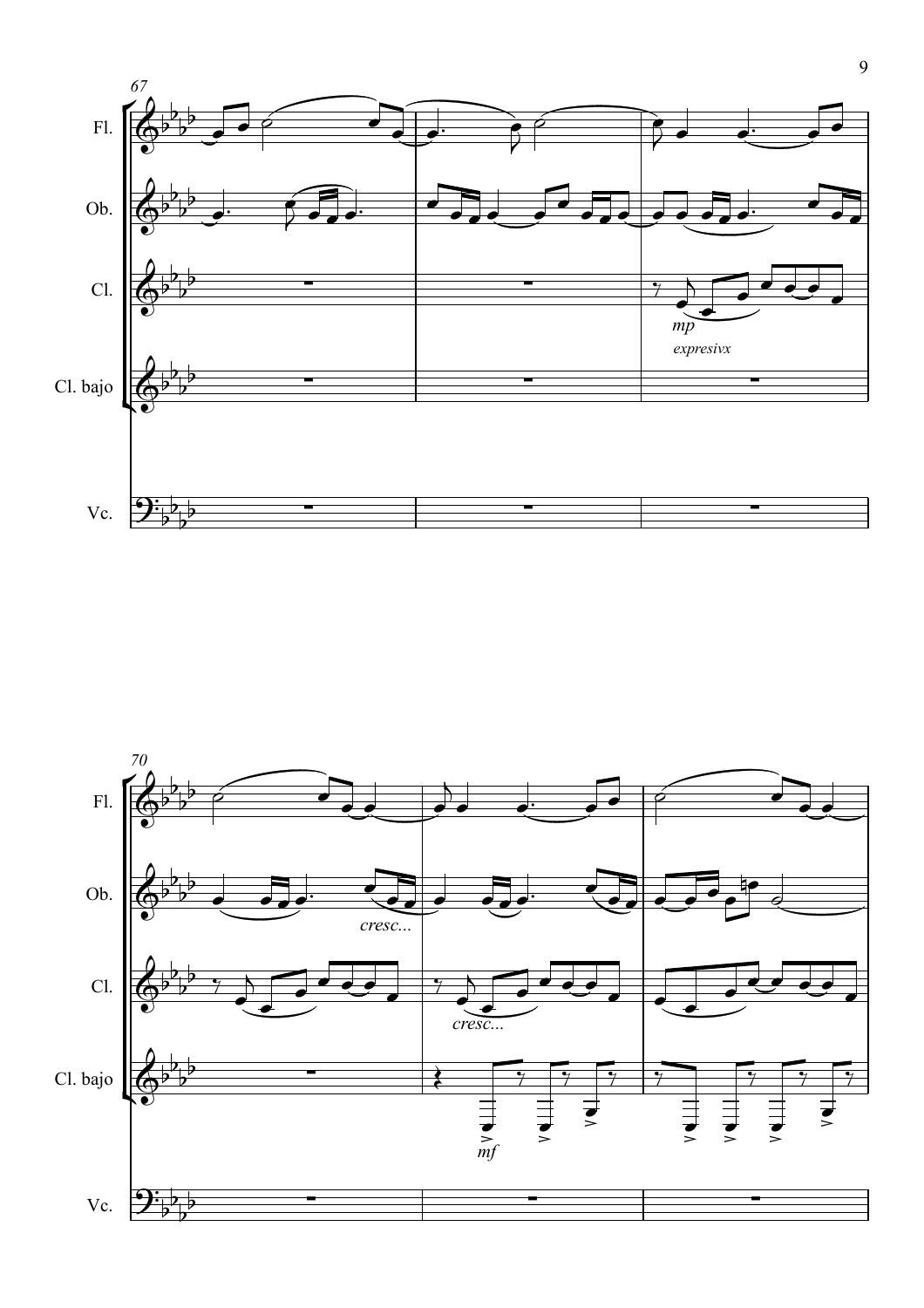